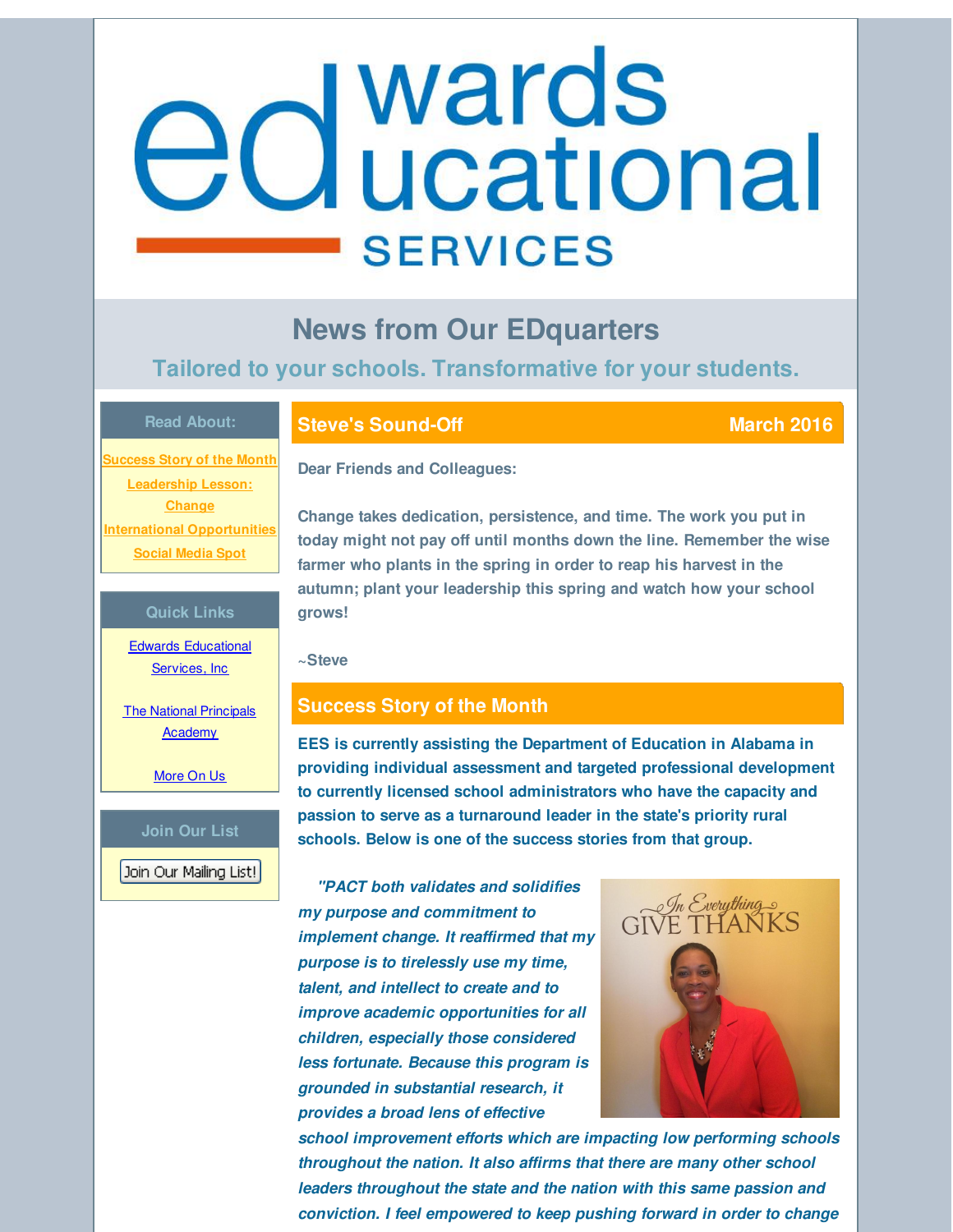*the trajectory of life for my kids! PACT is the wind beneath my wings! Thanks Dr. Anderson, Steve, Debbie and Mike for the opportunity to participate!"*

**Lynette Alexander, Principal, Martin Luther King Jr. Elementary**

### **Leadership Lesson: Change**

**Any and every leader needs to be a change agent. In the video 'Leadership Lesson: Change', Steve Edwards addresses the 7 key elements of change, beginning with change zones. The three main change zones are the comfort zone, growth zone, and panic zone. People like to stay in their comfort zone, because, well, it's comfortable of course! True leaders know though that the magic happens in the growth zone. For more information on the elements of change, please watch the video below!**



#### **International Opportunities**

- **Calling all certified teachers! We are looking for certified teachers to teach kindergarten in Dailian, China starting Fall 2016, as well as a variety of subjects such as Economics, Biology, PE, and Drama in private schools in Beijing. Interested persons please send a resume and any questions about these exciting opportunities to [teachers@usa-education-asia.com!](mailto:teachers@usa-education-asia.com)**
- **Looking for an unforgettable summer experience for your child? Consider the Indian Heritage Camp through The Sagar [School](http://r20.rs6.net/tn.jsp?f=001y1ltD-1ldJDzDiVwNHG-Es5HooYJqU2RTJRjSvwn_LiyjeQXwVNZuLNmxKCbhyur1i9sklGqjtIwAh8DSOtrHQNZiBKPjiZefHV_5swjsHLj_yA26nKzaPUetzYOvDxw9iHW3N5BK6xOQY-ebRlgWXq2nSt8Y7GqsRoVwxC68j-wdT5FAOA-tA==&c=&ch=). You child, ages 9-15, will experience and learn about India's rich heritage and culture through a well balanced schedule of activities including, crafts, cooking, sports and excursions. Please contact [prexecutive@thesagarschool.org](mailto:prexecutive@thesagarschool.org) for more info!**
- **WANTED: A qualified educator to serve as principal of The Sagar School for a 2-3 year contract. The [successful](http://r20.rs6.net/tn.jsp?f=001y1ltD-1ldJDzDiVwNHG-Es5HooYJqU2RTJRjSvwn_LiyjeQXwVNZuLNmxKCbhyur1i9sklGqjtIwAh8DSOtrHQNZiBKPjiZefHV_5swjsHLj_yA26nKzaPUetzYOvDxw9iHW3N5BK6xOQY-ebRlgWXq2nSt8Y7GqsRoVwxC68j-wdT5FAOA-tA==&c=&ch=) candidate will be distinguished by his/her integrity, personal vision, moral standards, dignity, patience, energy, and flexibility of approach.**